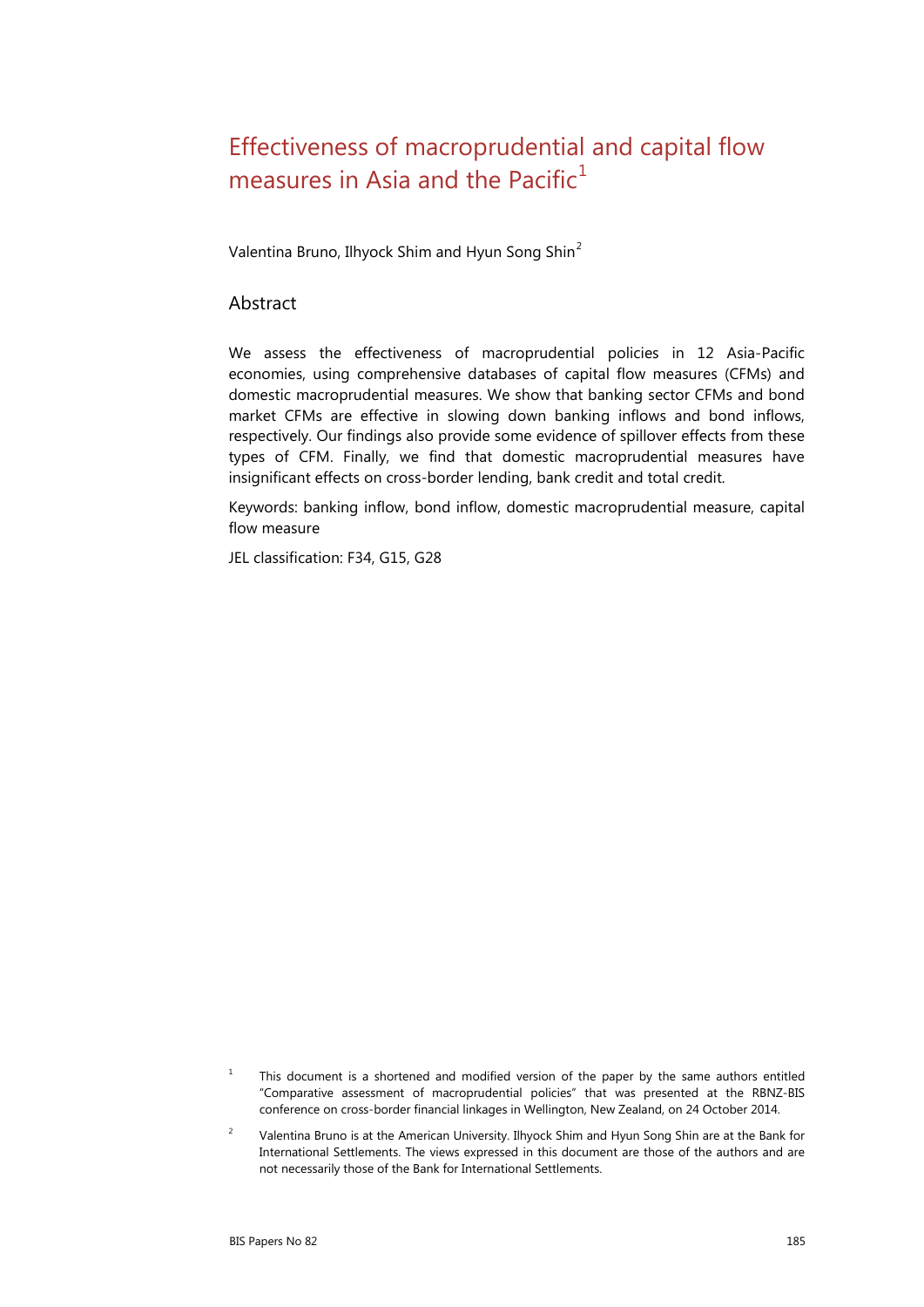#### **Introduction**

This paper aims to give a comparative empirical assessment of the impact of capital flow measures (CFMs) and domestic macroprudential measures across countries. In particular, we aim to control for the impact of global and local factors through our panel estimates and examine the effect of these policy actions on cross-border banking inflows, bond portfolio inflows and aggregate credit.

The impact of CFMs is determined in large part by the external environment, and our findings reflect the shift in the pattern of financial intermediation from the banking sector to the capital market. Turner (2014) illustrates the shift in the pattern of cross-border financial intermediation from the banking sector to the capital markets. In particular, he shows that the capital flows from global banks to emerging market economy (EME) banks had slowed to a trickle by 2012 and that, in their place, EME banks have increased their debt securities issuance. For non-banks, the growth in net issuance of international debt securities has been even more dramatic over the period 2010–12.

We focus on the experience of 12 Asia-Pacific economies in implementing CFMs and domestic macroprudential measures over the period 2004–13. For this exercise, we use a comprehensive database of domestic macroprudential measures and also a comprehensive data set of CFMs. In particular, we consider both CFMs that address the cross-border spillover of financial conditions through banking sector and bond market capital flows, and macroprudential policies that have a domestic credit focus such as maximum loan-to-value and debt-service-to-income ratios. Our policy data sets include 152 distinct CFMs on banking inflows and bond inflows and 177 domestic macroprudential measures taken by 12 Asia-Pacific economies during our sample period.

Our panel regression analysis finds the following results. First, banking sector CFMs are associated with a reduction in the growth of banking inflows before 2007, but not after 2007. Bond market CFMs are associated with a slowdown in bond inflows before 2009, but not during the surge in bond issuances after 2009. Second, we find some evidence of spillover effects from bond market and banking sector CFMs. In particular, banking sector CFMs are positively associated with an increase in international debt securities before 2007, and bond market CFMs are associated with an increase in cross-border bank lending after 2009. Third, we find that domestic macroprudential measures have insignificant effects on cross-border lending, bank credit and total credit.

We should bear in mind the issue of endogeneity (eg countries may adopt the policies in reaction to surges in credit or capital flows) when interpreting our results. For CFMs and domestic macroprudential measures are not introduced in a vacuum. They often reflect the external environment and the perception that surges in banking or bond inflows may lead to destabilising capital outflows in any subsequent reversal of such flows. If new macroprudential measures and CFMs are introduced only after a lengthy period of discussion within the government, central bank and other public authorities such as financial regulators, the implementation of such policies often coincides with the late stages of the boom. If the boom then subsides under its own weight, the introduction of the policy action and the subsequent slowdown of capital flows and credit growth would be a coincidence, not a causal effect. To this extent, the results reported below should be taken with some caution. More effort is needed to find empirical strategies that can address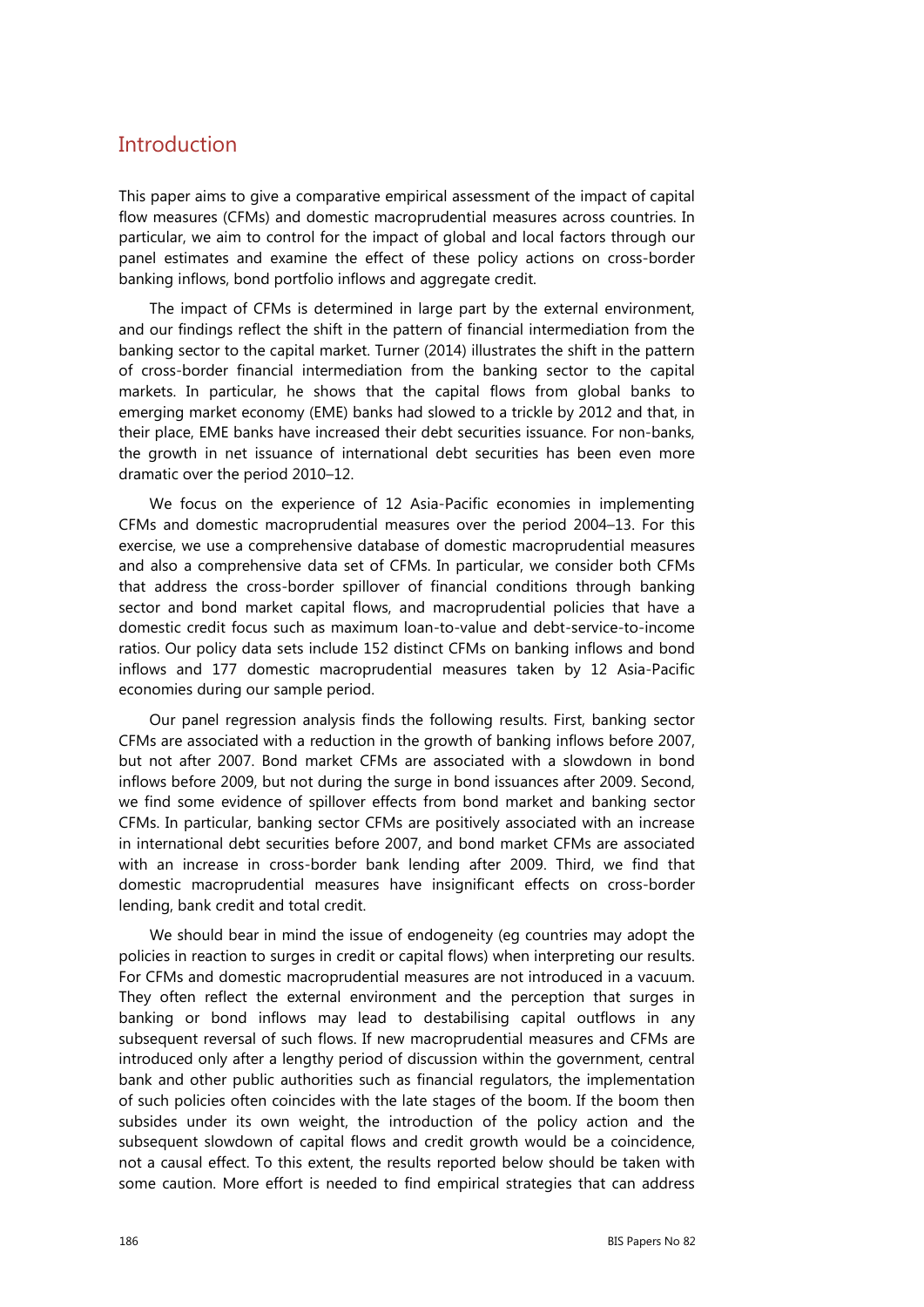the counterfactual question of what would have happened in the absence of these policy measures. Nevertheless, summarising the empirical associations between these policy measures and financial outcomes would be a necessary first step, and our exercise is offered in that spirit. In this context, our comprehensive databases of CFMs and domestic macroprudential measures allow us to reach conclusions that are based on comprehensive evidence.

#### Data

In assessing the impact of banking and bond inflow measures as well as domestic macroprudential measures on capital flows and aggregate credit, we consider the following 12 Asia-Pacific economies: Australia, China, Hong Kong SAR, India, Indonesia, Japan, Korea, Malaysia, New Zealand, the Philippines, Singapore and Thailand. The sample period spans almost a decade from the first quarter of 2004 to the third quarter of 2013 (or a few quarters earlier for some economies).

We consider the quarterly growth of cross-border banking inflows, bond portfolio inflows, offshore bond issuance, domestic credit and total credit as lefthand side variables. In particular, for banking inflows we consider the quarterly growth in external claims in US dollars of BIS-reporting country banks on the Asia-Pacific economies by residency, as given by the BIS locational banking statistics (*BIS Loans*). For bond inflows, we consider the quarterly growth in the amount outstanding of domestic debt securities in US dollars purchased by non-residents for the 12 Asia-Pacific economies (*BoP Bonds*). The data are obtained from the Balance of Payment and International Investment Position statistics of the IMF. For offshore borrowing in the form of bonds, we consider the quarterly growth in the US dollar amount outstanding of international debt securities issued by banks and corporations residing in the 12 economies, as given by the BIS international debt securities statistics (*BIS Bonds*). It should be noted that the proceeds from the issuance of these bonds could still find its way back to the issuing country.

We also include domestic bank credit and total credit as dependent variables. In particular, we use the quarterly and annual growth in bank credit in local currency value to private non-financial sectors, which is available for the 12 economies (*Bank Credit*), and the quarterly and annual growth in credit in local currency value extended by domestic banks, all other sectors in the economy and non-residents, which is available for 10 economies<sup>[3](#page-2-0)</sup> (*Total Credit*), as given by the BIS database for total credit to the private non-financial sector. All dependent variables are winsorised at the 2.5% level to reduce the effect of outliers.

We include several control variables – both global and local – as possible determinants of banking and bond inflows. As a global factor, we consider the log of the VIX, which can be a proxy for the leverage of global banks (see Bruno and Shin (2015) or risk sentiment of global investors in bond markets (see Ahmed and Zlate (2013). For local factors, we use the log of real exchange rate, real GDP growth, CPI inflation, M2 growth, interest rate differential between the three-month domestic interbank rate and US Libor, and the sovereign credit rating.

<span id="page-2-0"></span> $3$  The total credit series for New Zealand and the Philippines are not available.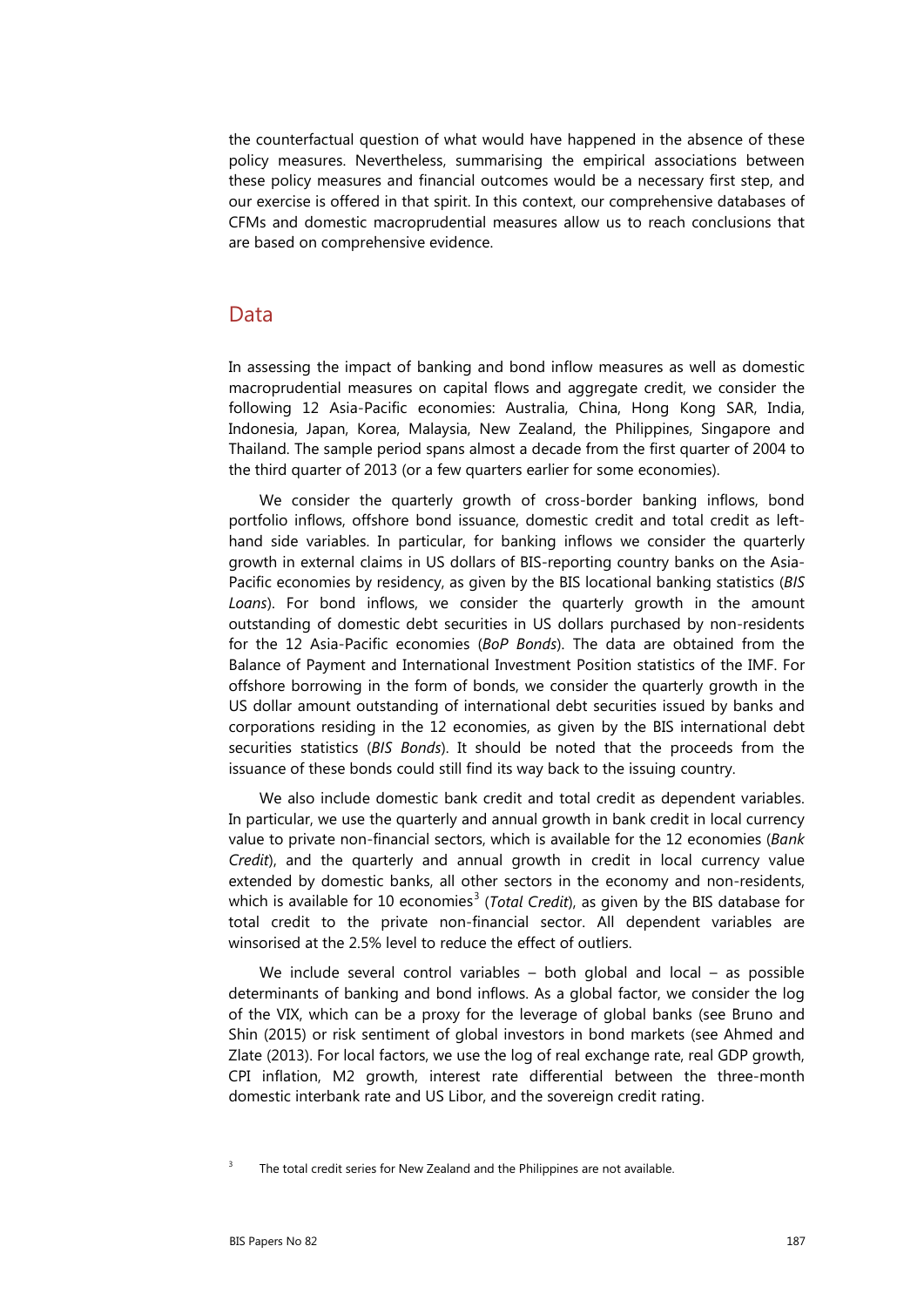In this paper, we are interested in both CFMs and domestic macroprudential measures. We obtained information on CFMs taken by the 12 Asia-Pacific economies from 2004 to 2013 from the database included in Chantapacdepong and Shim (2014). In particular, they classify policy actions by direction (tightening inflows, loosening inflows, loosening outflows, tightening outflows), by target flow (bond inflows, equity inflows, banking inflows, real estate inflows, direct investment inflows, other inflows (such as remittances and export flows) and outflows), and by target group (non-residents, or both residents and non-residents). Among various types of capital flow measure, we use banking inflow measures and bond inflow measures in this paper.

In addition to CFMs, we also consider domestically oriented macroprudential measures to see their impact on bank credit and banking/bond inflows. In particular, we use the database for policy actions on housing markets compiled by Shim et al (2013). The database contains three types of non-interest rate monetary policy action (reserve requirements, credit growth limits and liquidity requirements) which affect the amount of general credit to the private sector provided by banks, as well as five types of prudential measure (maximum loan-to-value ratios, maximum debt-service-to-income ratios, risk weights on housing loans, loan-loss provisioning on housing loans and exposure limits on the real estate sector) specifically targeting housing credit. The database differentiates tightening actions (ie reducing credit) and loosening actions (ie increasing credit). The coverage of this database ends in June 2012, so we collected information on relevant policy actions taken by the 12 economies from July 2012 to December 2013.

### Empirical analysis

We conduct panel regressions without country fixed effects. In particular, *BIS Loans*, *BoP Bonds* and *BIS Bonds* are regressed on indicators of *Banking Inflow Measures* and *Bond Inflow Measures* (capturing both tightening and loosening actions) and various control variables. Also, *Bank Credit* and *Total Credit* are regressed on *Macroprudential Measures* (the sum of non-interest rate monetary policy measures and prudential measures capturing both tightening and loosening actions), *Banking Inflow Measures* and *Bond Inflow Measures*, and the control variables. For each specification, we include time dummies (year dummies). When we calculate standard errors, we cluster them at the country level. Finally, we do not include country dummies because CFM indicators have little variation or are unchanged for some economies.

Table 1 shows regression results for the direct impact of banking and bond inflow measures on targeted flows. In columns 1 and 2 of Table 1, the coefficient on the VIX is negative and significant in both specifications, which is consistent with earlier studies finding a decrease in cross-border lending during periods of high volatility, corresponding to deleveraging by global banks. We find that bank inflow measures are associated with lower growth in bank inflows. The coefficient on the indicator *Bank Inflow Measures* capturing the sum of tightening (+1) actions and loosening (−1) actions in a quarter is negative and significant, meaning that a greater tightening on bank inflow measures reduces cross-border banking inflows (column 1). The coefficient on the interaction term *Bank Inflow Measures x VIX* is positive and significant, meaning that bank inflow measures at the margin alleviate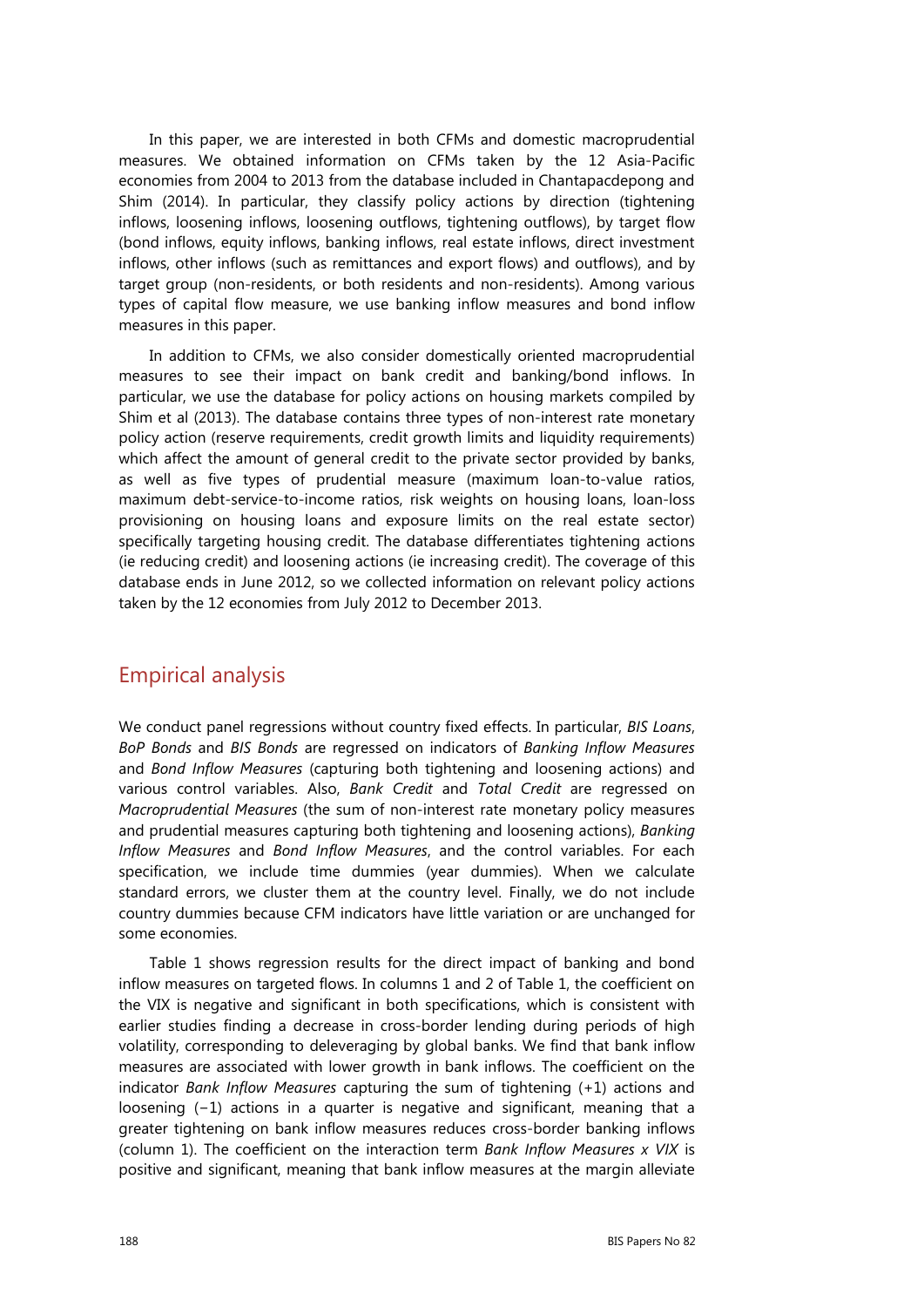the effect on the change in cross-border banking flows during periods of high volatility. In column 2, we interact the *Bank Inflow Measures* indicator with a dummy variable equal to 1 in every quarter after 2007 and 0 otherwise (*post 07*), and with a dummy variable equal to 1 in every quarter in or before 2007 and 0 otherwise (*pre 07*). The results from this specification show that *Bank Inflow Measures* are effective in reducing the growth in cross-border lending during the period before the 2007 financial crisis. The financial crisis consistently reduced the magnitude of the cross-border banking flows. In this sense, it is not surprising to see that bank inflow measures were effective during the booming period of cross-border lending.

| Direct effects of bank and bond inflow measures |                         |                         |                         |                         |                         | Table 1                 |  |
|-------------------------------------------------|-------------------------|-------------------------|-------------------------|-------------------------|-------------------------|-------------------------|--|
| Dependent variable                              | (1)<br><b>BIS Loans</b> | (2)<br><b>BIS Loans</b> | (3)<br><b>BoP Bonds</b> | (4)<br><b>BoP Bonds</b> | (5)<br><b>BIS Bonds</b> | (6)<br><b>BIS Bonds</b> |  |
| <b>VIX</b>                                      | $-0.0804**$<br>[0.027]  | $-0.0801**$<br>[0.019]  | $-0.0393**$<br>[0.029]  | $-0.0435**$<br>[0.016]  | $-0.0511***$<br>[0.006] | $-0.0370***$<br>[0.000] |  |
| <b>Bank Inflow Measures</b>                     | $-0.0645*$<br>[0.068]   |                         |                         |                         |                         |                         |  |
| Bank Inflow Measures x VIX                      | $0.0186*$<br>[0.068]    |                         |                         |                         |                         |                         |  |
| Bank Inflow Measures x post 07                  |                         | 0.0054<br>[0.395]       |                         |                         |                         |                         |  |
| Bank Inflow Measures x pre 07                   |                         | $-0.0241**$<br>[0.025]  |                         |                         |                         |                         |  |
| <b>Bond Inflow Measures</b>                     |                         |                         | $-0.1121*$<br>[0.099]   |                         | $0.0968*$<br>[0.092]    |                         |  |
| Bond Inflow Measures x VIX                      |                         |                         | $0.0324*$<br>[0.100]    |                         | $-0.0279*$<br>[0.095]   |                         |  |
| Bond Inflow Measures x post 09                  |                         |                         |                         | 0.0042<br>[0.740]       |                         | 0.0189<br>[0.134]       |  |
| Bond Inflow Measures x pre 09                   |                         |                         |                         | $-0.0405***$<br>[0.004] |                         | $-0.0063$<br>[0.703]    |  |
| Constant                                        | $0.2367**$<br>[0.023]   | $0.2340**$<br>[0.016]   | $0.1539***$<br>[0.005]  | $0.1667***$<br>[0.001]  | $0.1961***$<br>[0.008]  | $0.1200***$<br>[0.000]  |  |
| Observations                                    | 445                     | 445                     | 445                     | 445                     | 445                     | 445                     |  |
| R-squared                                       | 0.119                   | 0.123                   | 0.153                   | 0.160                   | 0.143                   | 0.108                   |  |

Note: This table shows results from regressions with year dummies and robust-clustered standard errors at the country level. *p*-values are reported in brackets. *BIS Loans* is the growth in cross-border banking inflows. *BoP Bonds* is the growth in the amount outstanding of domestic debt securities purchased by non-residents. *BIS Bonds* is the growth in the amount outstanding of international debt securities issued by non-financial corporations. *Bank Inflow Measures* or *Bond Inflow Measures* is the sum of tightening (+1) actions and loosening (−1) actions in a quarter. VIX is the Chicago Board Options Exchange Volatility Index. *Post 07* (*Pre 07*) is a dummy variable equal to 1 in every quarter after (in or before) 2007 and 0 otherwise. *Post 09* (*Pre 09*) is a dummy variable equal to 1 in every quarter in or after (before) 2009 and 0 otherwise. Control variables not reported in the table include the log of real exchange rate, real GDP growth, inflation, M2 growth, interest rate differential between the three-month domestic interbank rate and US Libor, and the sovereign credit rating.

> In columns 3 and 4 of Table 1, we replicate the specifications used in columns 1 and 2 by using the growth in the amount outstanding of domestic debt securities purchased by non-residents (*BoP Bonds*) as our dependent variable. Correspondingly, we use the indicator *Bond Inflow Measures*. Column 3 presents results over the entire sample period. As in the case of *Bank Inflow Measures*, *Bond Inflow Measures* also statistically significantly reduce the growth in domestic debt securities purchased by non-residents. The coefficient on the VIX is again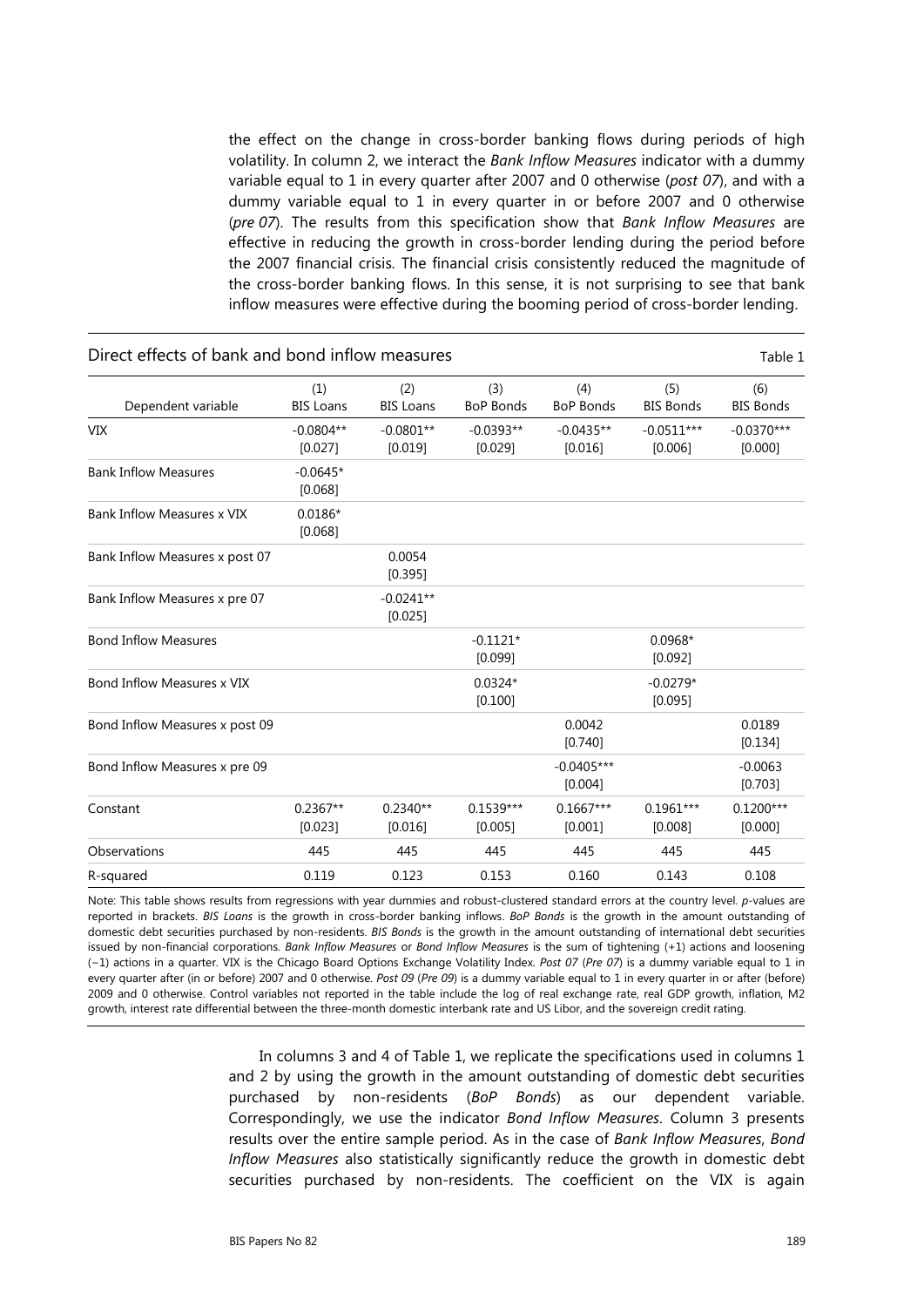statistically significant, as well as that on the interaction term between *Bond Inflow Measures* and the VIX, meaning that bond inflow measures attenuate the decrease in bond flows during periods of high volatility. Column 4 interacts *Bond Inflow Measures* with a dummy variable equal to 1 in every quarter in or after 2009 and 0 otherwise (*post 09*), and with a dummy variable equal to 1 in every quarter before 2009 and 0 otherwise (*pre 09*). Results from this specification show that bond inflow measures are effective in reducing the growth in the amount outstanding of domestic debt securities purchased by non-residents before the surge in bond issuances occurred after 2009.

In columns 5 and 6 of Table 1, we replicate the specifications used in columns 3 and 4 by using the growth in the amount outstanding of international debt securities issued by financial and non-financial corporations residing in the 12 economies (*BIS Bonds*) as our dependent variable. Column 5 presents results over the entire sample period. Different from the case with *BoP Bonds*, *Bond Inflow Measures* are statistically positively associated with the growth in international debt securities. This could be interpreted as a counter-reaction from corporations to the bond inflows measures as they may want to shift to (from) issuing offshore bonds from (to) issuing domestic bonds.

In Table 2, we try to gauge possible spillover effects from the introduction of banking and bond inflow measures. For instance, does cross-border lending increase when bond inflow measures are introduced? Similarly, are bond inflows affected by more stringent bank inflow measures? Regression results show that bond inflow measures are associated with an increase in cross-border bank lending after 2009 (column 1). Similarly, bank inflow measures are positively associated with

| Spillover effects of bank and bond inflow measures |                         |                         |                         |  |  |
|----------------------------------------------------|-------------------------|-------------------------|-------------------------|--|--|
| Dependent variable                                 | (1)<br><b>BIS Loans</b> | (2)<br><b>BoP Bonds</b> | (3)<br><b>BIS Bonds</b> |  |  |
| VIX.                                               | $-0.0842**$<br>[0.018]  | $-0.0414**$<br>[0.022]  | $-0.0498***$<br>[0.010] |  |  |
| Bond Inflow Measures x post 09                     | $0.0296**$<br>[0.025]   |                         |                         |  |  |
| Bond Inflow Measures x pre 09                      | $-0.0336$<br>[0.308]    |                         |                         |  |  |
| Bank Inflow Measures x post 07                     |                         | $-0.001$<br>[0.781]     | 0.0029<br>[0.297]       |  |  |
| Bank Inflow Measures x pre 07                      |                         | 0.0064<br>[0.430]       | $0.0170**$<br>[0.033]   |  |  |
| Constant                                           | $0.2482**$<br>[0.013]   | $0.1626***$<br>[0.002]  | $0.1945***$<br>[0.010]  |  |  |
| Observations                                       | 445                     | 445                     | 445                     |  |  |
| R-squared                                          | 0.122                   | 0.146                   | 0.149                   |  |  |

Note: This table shows results from regressions with year dummies and robust-clustered standard errors at the country level. *p*-values are reported in brackets. *BIS Loans* is the growth in cross-border banking flows. *BoP Bonds* is the growth in the amount outstanding of domestic debt securities purchased by non-residents. *BIS Bonds* is the growth in the amount outstanding of international debt securities issued by non-financial corporations. *Bond Inflow Measures* or *Bank Inflow Measures* is the sum of tightening (+1) actions and loosening (−1) actions in a quarter. VIX is the Chicago Board Options Exchange Volatility Index. *Post 07* (*Pre 07*) is a dummy variable equal to 1 in every quarter after (in or before) 2007 and 0 otherwise. *Post 09* (*Pre 09*) is a dummy variable equal to 1 in every quarter in or after (before) 2009 and 0 otherwise. Control variables not reported in the table include the log of real exchange rate, real GDP growth, inflation, M2 growth, interest rate differential between the three-month domestic interbank rate and US Libor, and the sovereign credit rating.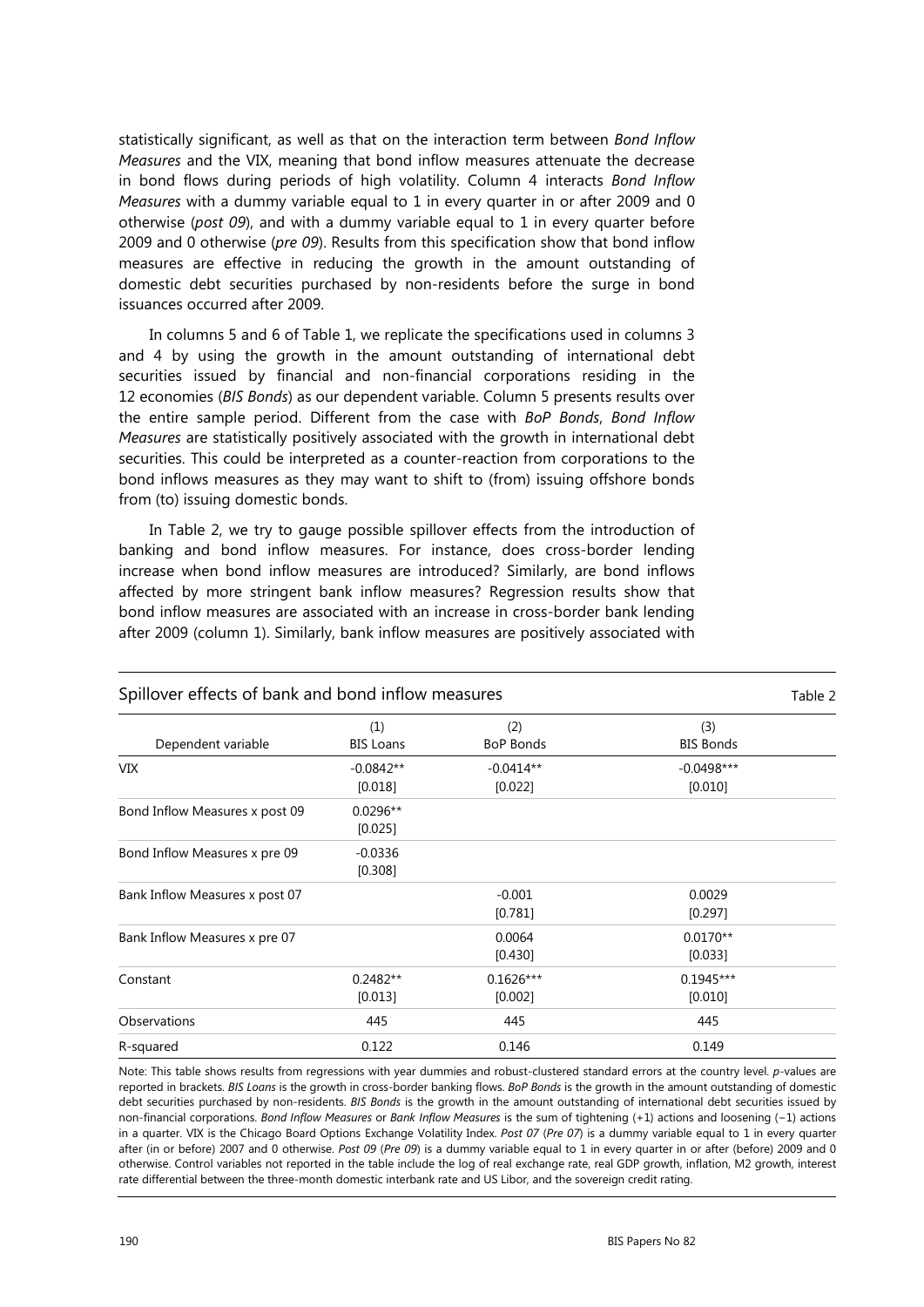an increase in international debt securities before 2007 (column 3). These results could highlight possible spillover effects where policy actions on inflows into one sector lead to an increase in inflows to another sector. Such effects on bank and bond inflows did not happen during the first or second phase of global liquidity when bank and bond inflows, respectively, were increasing dramatically. Hence, a "coincidence" of bank (bond) inflow measures jointly with increased bond (bank) inflows is less likely.

Finally, in addition to the capital flow measures considered in Tables 1 and 2, we also consider domestically oriented macroprudential measures and investigate their impact on bank credit, total credit and banking inflows. Columns 1 and 2 of Table 3 show regression results when *Macroprudential Measures* are used in lieu of *Bank Inflow Measures* and *Bond Inflow Measures*. The impact of such measures is more ambiguous as they tend to have a positive or insignificant impact on crossborder lending (column 1) and on bank credit (column 2). These results may indicate some limitations of macroprudential policy measures or they may suggest that bank credit is slower-moving than capital flows.

In columns 3 to 6 of Table 3, we regress the growth of bank credit and total credit on all the policy measures so far considered: *Bank Inflow Measures*, *Bond Inflow Measures* and *Macroprudential Measures*. Results on one-quarter growth (between *t* and *t*-1, columns 3 and 5) and four-quarter growth (between *t*+3 and *t*-1, columns 4 and 6) are presented. Macroprudential measures continue to have an insignificant impact on bank credit and total credit. Also bank inflow measures do not seem to significantly impact credit.

| measures                           |                         |                      |                      |                             |                       | Table 3                      |
|------------------------------------|-------------------------|----------------------|----------------------|-----------------------------|-----------------------|------------------------------|
| Dependent variable                 | (1)<br><b>BIS Loans</b> | (2)<br>Bank Credit Q | (3)<br>Bank Credit O | (4)<br><b>Bank Credit Y</b> | (5)<br>Total Credit Q | (6)<br><b>Total Credit Y</b> |
| VIX                                | $-0.0609**$<br>[0.025]  | $-0.0029$<br>[0.498] | $-0.0028$<br>[0.564] | $-0.0098$<br>[0.480]        | $-0.0021$<br>[0.777]  | $-0.0070$<br>[0.676]         |
| Macroprudential<br><b>Measures</b> | $0.0227***$<br>[0.006]  | 0.0015<br>[0.235]    | 0.0018<br>[0.188]    | 0.0015<br>[0.806]           | 0.0023<br>[0.125]     | 0.0034<br>[0.598]            |
| <b>Bank Inflow Measures</b>        |                         |                      | $-0.0016$<br>[0.204] | $-0.0022$<br>[0.609]        | $-0.0009$<br>[0.465]  | $-0.0023$<br>[0.509]         |
| <b>Bond Inflow Measures</b>        |                         |                      | 0.0032<br>[0.190]    | $0.0142**$<br>[0.047]       | 0.0023<br>[0.101]     | $0.0145*$<br>[0.077]         |
| Constant                           | $0.1634**$<br>[0.026]   | 0.0145<br>[0.402]    | 0.0227<br>[0.269]    | 0.0885<br>[0.206]           | 0.0165<br>[0.512]     | 0.0968<br>[0.249]            |
| Observations                       | 480                     | 528                  | 445                  | 439                         | 373                   | 367                          |
| R-squared                          | 0.136                   | 0.297                | 0.293                | 0.469                       | 0.381                 | 0.557                        |

# Effects of domestic macroprudenital measures and bank/bond inflow

Note: This table shows results from regressions with year dummies and robust-clustered standard errors at the country level. *p*-values are reported in brackets. *BIS Loans* is the growth in cross-border banking flows. *Bank Credit Q* is the one-quarter growth in bank credit to private non-financial sectors. *Bank Credit Y* is the four-quarter growth in bank credit to private non-financial sectors. *Total Credit Q* is the one-quarter growth in credit extended to private non-financial sectors by domestic banks, all other sectors of the economy and nonresidents. *Total Credit Y* is the four-quarter growth in credit extended to private non-financial sectors by domestic banks, all other sectors of the economy and non-residents. *Macroprudential Measures* consist of non-interest rate monetary policy actions which affect the amount of general credit to the private sector provided by banks, and five types of prudential measure specifically targeting housing credit. *Macroprudential Measures*, *Bank Inflow Measures* or *Bond Inflow Measures* is the sum of tightening (+1) actions and loosening (−1) actions in a quarter. VIX is the Chicago Board Options Exchange Volatility Index. Control variables not reported in the table include the log of real exchange rate, real GDP growth, inflation, M2 growth, interest rate differential between the three-month domestic interbank rate and US Libor, and the sovereign credit rating.